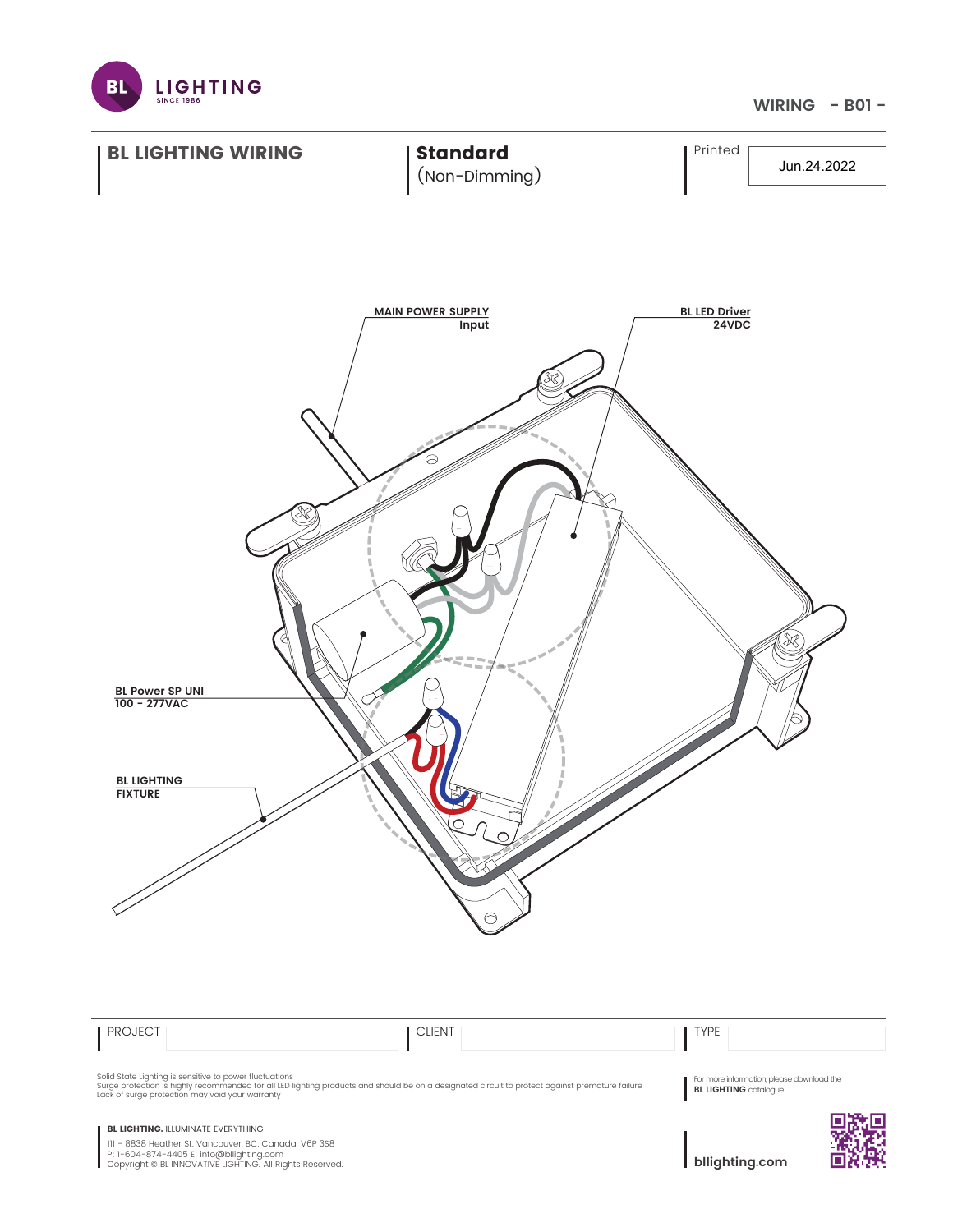



**BL LIGHTING. ILLUMINATE EVERYTHING** 

111 - 8838 Heather St. Vancouver, BC. Canada. V6P 3S8 P: 1-604-874-4405 E: info@bllighting.com Copyright © BL INNOVATIVE LIGHTING. All Rights Reserved.